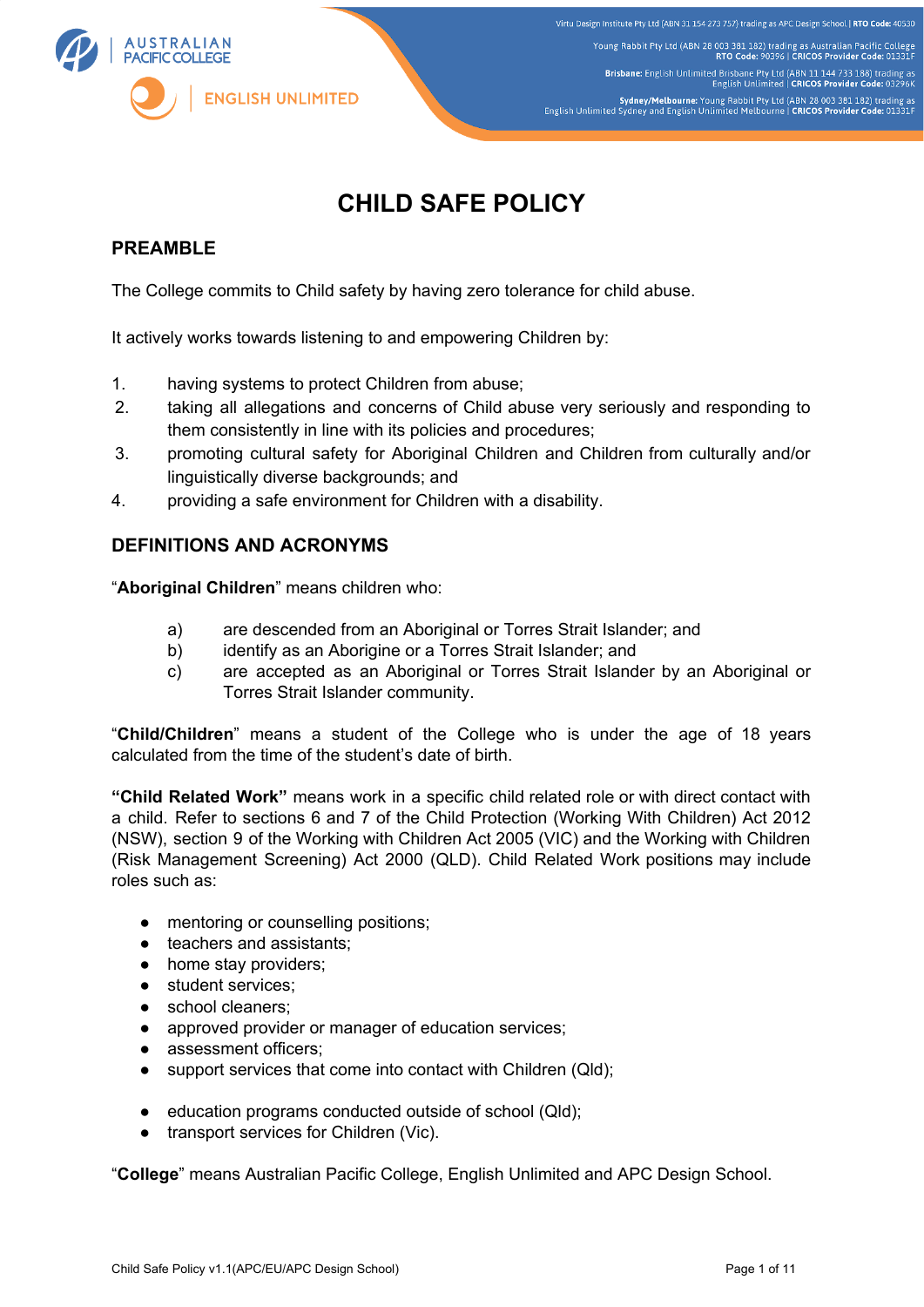

**"Mandatory Reporters**" are certain professionals defined by either the Children, Youth and Families Act 2005 (Vic), the Child Protection Act 1999 (Qld) or the Children and Young Persons (Care and Protection) Act 1988 (NSW) who are required to report suspicions of child abuse and/or neglect to statutory authorities.

**"Policy"** means this Child Safe Policy.

**''VIT''** means the Victorian Institute of Teaching.

"**WWCC**" means a Working With Children Check issued by the relevant State government department.

## **1. CHILDREN'S PARTICIPATION**

1.1 The College encourages and respects the views of Children who participate in our programs. We listen to and act upon any concerns Children or their families raise with us. We provide students and their families with information on their rights, what they can do and who they should speak to, if they feel unsafe and how to access the College's complaints procedures.

## **2. STAFF AND VOLUNTEERS**

- 2.1 The College seeks to attract and retain the best employees and volunteers. The College provides support and supervision to its employees and volunteers so they feel valued, respected and fairly treated.
- 2.2 The College requires that all employees are appropriately trained to promote the establishment and maintenance of a Child safe environment. Existing employees are exposed to recurring information that will:
	- a) reinforce this Policy, the College Child Protection Intervention Policy and Procedures and the Code of Conduct;
	- b) raise their awareness of Child protection issues including recognising signs of reportable conduct and indicators of abuse;
	- c) advise them of their statutory obligations; and
	- d) provide clear guidance in relation to appropriate and inappropriate behaviour.
- 2.3 As part of their induction to the College, newly recruited employees will be given copies of this Policy, the Child Protection Intervention Policy and Procedures and the Code of Conduct. The new recruits will be stepped through their obligations under these policies/code.
- 2.4 All employees and volunteers are directed to the College's website to access copies of the College's Child Protection Intervention Policy and Procedures, the Code of Conduct and this Policy.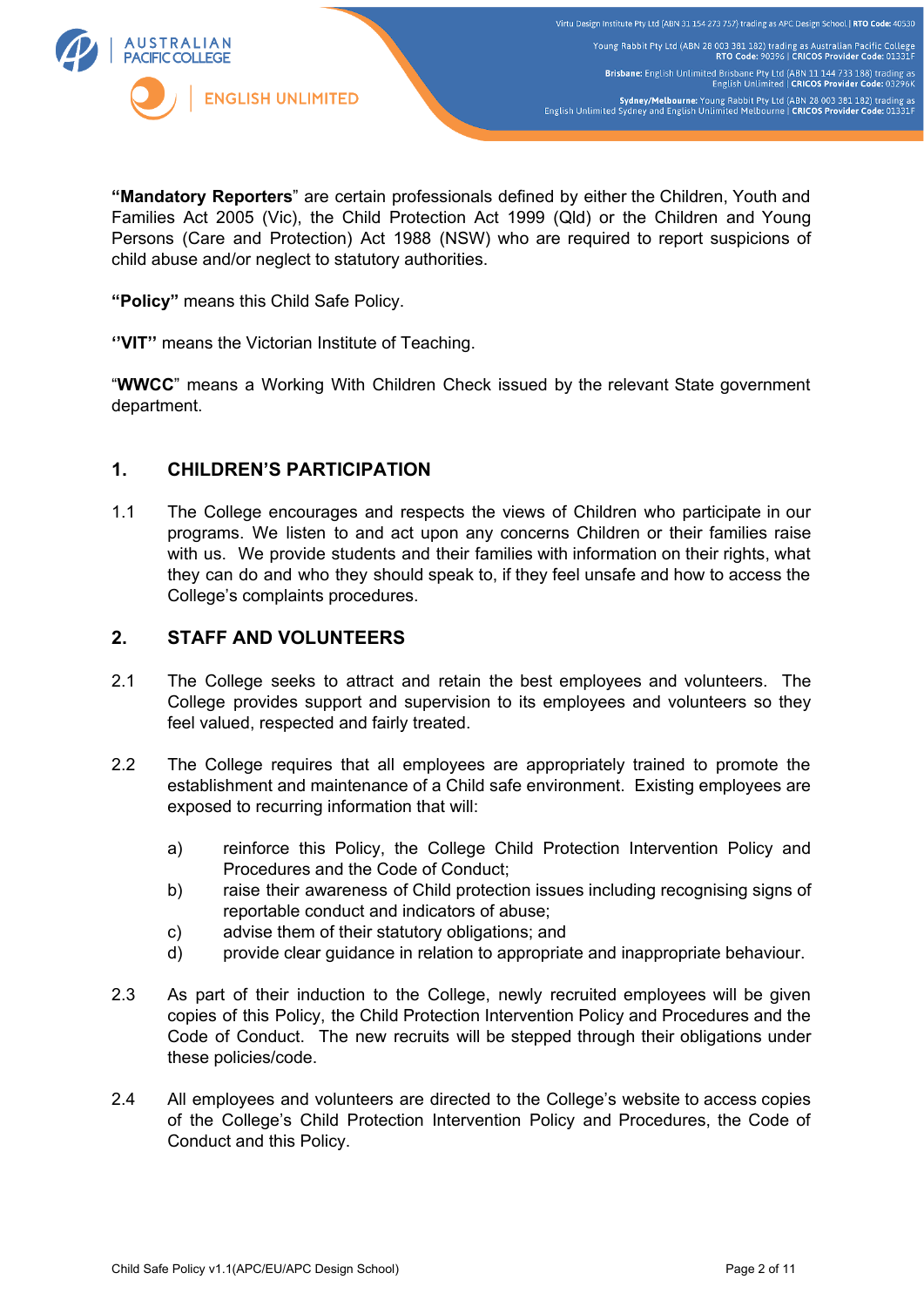

## **3. CHILD PROTECTION OFFICER**

- 3.1 The Campus Director/Manager in each State will fulfill the role of Child Protection Officer for all campuses in that particular State. The Child Protection Officer role includes:
	- a) to be aware of current child protection legislation;
	- b) keeping up to date and complying with any changes in legislation and practices;
	- c) arranging appropriate training and education for staff to be aware of this Policy and how to implement it;
	- d) identifying the potential for Child abuse and reviewing this Policy and the Risk Management Plan;
	- e) cooperating with other services/professionals in the best interests of Children and their families;
	- f) ensuring that families are aware of support services provided by the College;
	- g) implementing the procedures for reporting suspected Child abuse and management of complaints;
	- h) notifying the approved provider immediately on becoming aware of a concern, complaint or allegation regarding the health, safety and wellbeing of a Child;
	- i) offering support to the Child, their family and to staff in response to reports relating to the health, safety and wellbeing of a Child; and
	- j) maintaining confidentiality at all times.

### **4. RECRUITMENT**

- 4.1 In addition to complying with employment screening legislation for people engaged in Child Related Work, the College seeks to recruit employees that would be strongly supportive of the pastoral needs of students. It takes all reasonable steps to ensure that it engages the most suitable and appropriate people to work with Children.
- 4.2 The College adheres to its Recruitment and Induction of Academic Staff Policy and the Recruitment and Selection Policy for General Staff when it is recruiting for positions at the College.

#### **5. STATE SCREENING SCHEMES**

5.1 All States and Territories have legislation providing for Child-related employment pre-screening. The College requires the implementation of the following state screening schemes when recruiting people for Child Related Work:

| <b>STATE</b> | <b>COLLEGE'S OBLIGATIONS</b> | <b>EMPLOYEE'S</b><br><b>OBLIGATIONS</b> | <b>LEGISLATION</b>      |
|--------------|------------------------------|-----------------------------------------|-------------------------|
| <b>NSW</b>   | The College must be          | The employee or                         | <b>Child Protection</b> |
|              | registered online with the   | volunteer is                            | (Working with           |
|              | NSW Office of the            | responsible for                         | Children) Act 2012      |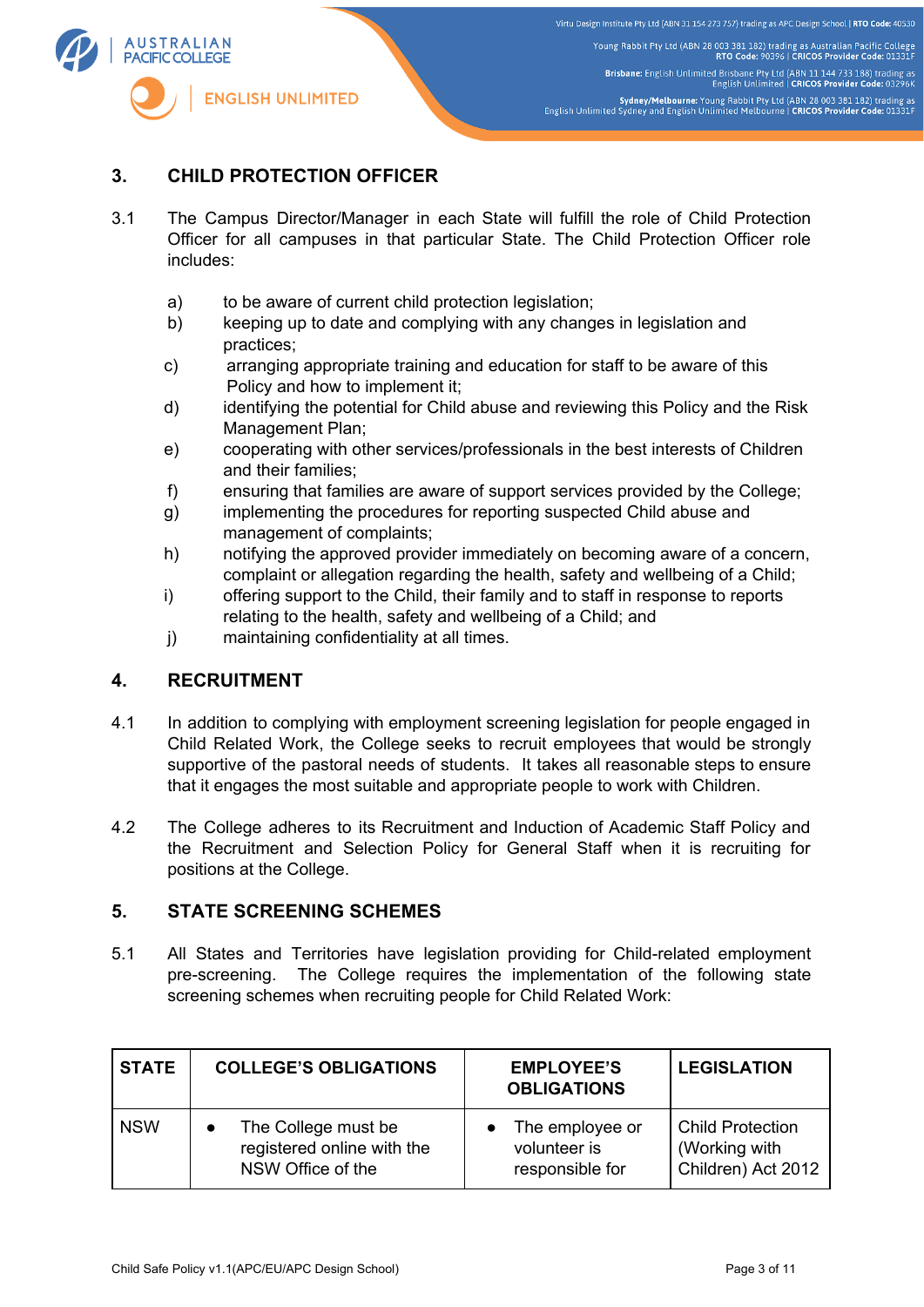Young Rabbit Pty Ltd (ABN 28 003 381 182) trading as Australian Pacific College<br>RTO Code: 90396 | CRICOS Provider Code: 01331F

Brisbane: English Unlimited Brisbane Pty Ltd (ABN 11 144 733 188) trading as<br>English Unlimited | CRICOS Provider Code: 03296K

Sydney/Melbourne: Young Rabbit Pty Ltd (ABN 28 003 381 182) trading as<br>English Unlimited Sydney and English Unlimited Melbourne | CRICOS Provider Code: 01331F

|            | Children's Guardian.<br>The College must verify<br>online the WWCC of all new<br>paid employees.<br>All existing paid workers<br>and all volunteers (new and<br>current) need their WWCC<br>verified online.<br>The WWCC is valid for 5 yrs<br>and subject to ongoing<br>monitoring by the State. | their own<br>application for a<br>WWCC.                                                                                                                                                                                                                                                                                                               | (NSW)                                                                            |
|------------|---------------------------------------------------------------------------------------------------------------------------------------------------------------------------------------------------------------------------------------------------------------------------------------------------|-------------------------------------------------------------------------------------------------------------------------------------------------------------------------------------------------------------------------------------------------------------------------------------------------------------------------------------------------------|----------------------------------------------------------------------------------|
| <b>QLD</b> | The College must have<br>policies and procedures in<br>place to identify and<br>minimise risk of harm to<br>Children which are<br>monitored by the Public<br>Safety Business Agency.<br>The Blue Card is valid for                                                                                | The employee or<br>volunteer is<br>required to apply<br>for a WWCC (also<br>called a Blue<br>Card).                                                                                                                                                                                                                                                   | Working with<br>Children (Risk<br>Management and<br>Screening) Act<br>2000 (Qld) |
|            | 3yrs.                                                                                                                                                                                                                                                                                             |                                                                                                                                                                                                                                                                                                                                                       |                                                                                  |
| <b>VIC</b> | The Working With Children<br>$\bullet$<br>clearance is valid for 5<br>years.                                                                                                                                                                                                                      | The employee or<br>$\bullet$<br>volunteer is<br>required to apply<br>for a WWCC.<br>If you are a teacher<br>who is currently<br>registered with the<br>VIT, you are<br>exempt from<br>applying for a<br>WWCC. NOTE: the<br>VIT registration is<br>only valid for one<br>year.<br>If your VIT<br>registration is<br>suspended or<br>cancelled, you are | <b>Working With</b><br>Children Act 2005<br>(V <sub>i</sub> )                    |

A U S T R A L I A N<br>PACIFIC COLLEGE

**ENGLISH UNLIMITED**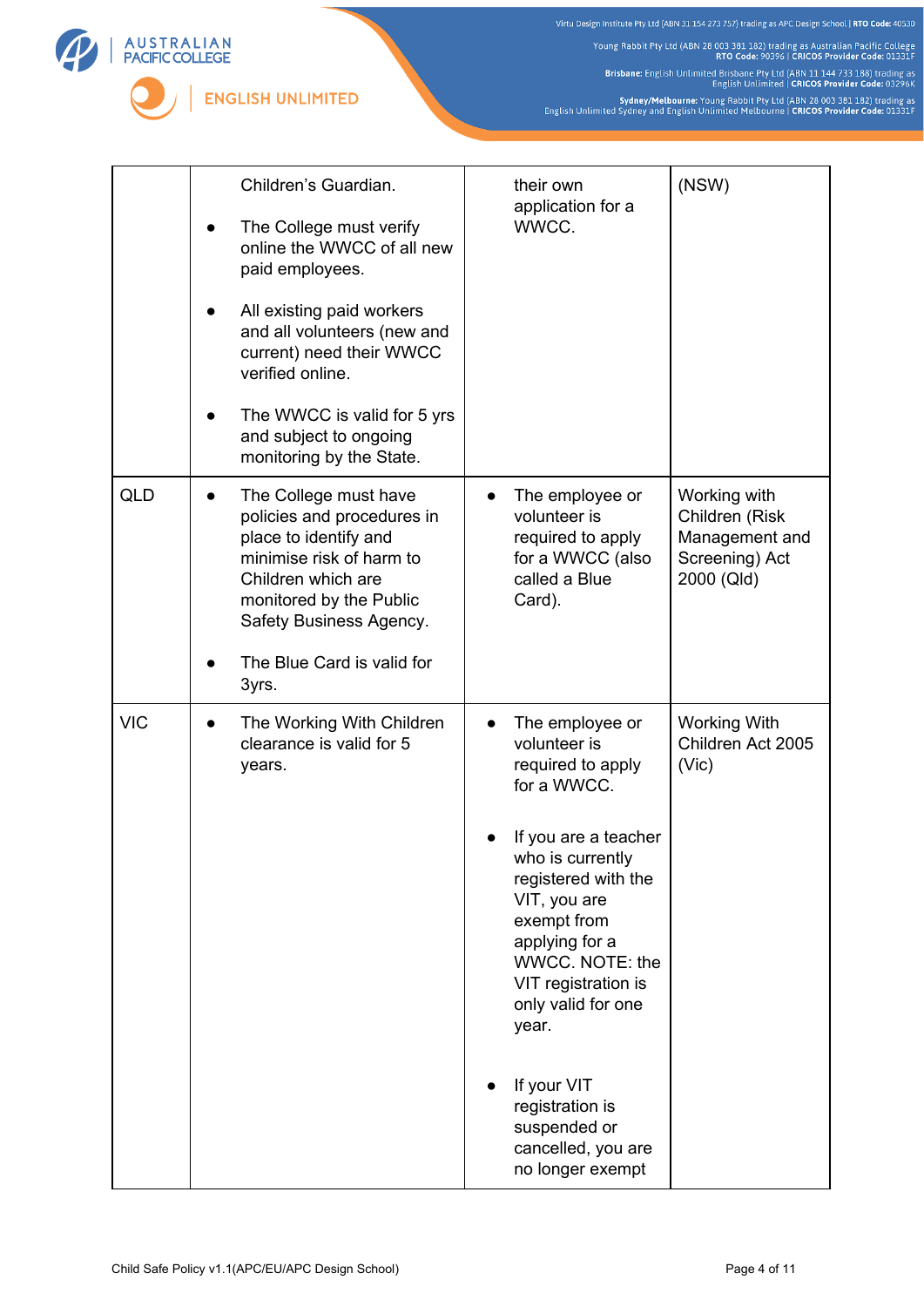

## **6. REFERENCE CHECKS**

6.1 The people responsible for interviewing candidates and conducting reference checks must be confident, assertive and probing in their questions. At least one person on the interview panel should be experienced in undertaking referee checks. When calling referees, it is important to verify who you are talking to and the College prefers that one referee must be the current or most recent employer. Relevant questions to pose to the referee can be found in the  $Reference$  Checklist  $v1.2$ . The College uses various reference check documents and you should approach your campus manager for the most appropriate document to use.

### **7. PERFORMANCE REVIEWS**

7.1 The College has robust staff and volunteer performance management strategies in place.

#### **8. CODE OF CONDUCT**

- 8.1 Caring for Children brings additional responsibilities for the employees and volunteers of the College. Staff, especially teachers, are often seen as role models and play a major part in the successful delivery of educational programs. The College expects that all staff will commit to the College's Code of Conduct and implement the risk management strategies developed by the College for Child protection and intervention.
- 8.2 All employees and volunteers of the College are responsible for promoting the safety and well-being of Children by:
	- a) ensuring the safety and welfare of the Child is paramount at all times;
	- b) treating all Children with dignity, equality and respect;
	- c) adhering to this Policy, and the Staff Code of Conduct;
	- d) listening and responding appropriately to the views and concerns of Children and their families within the College;
	- e) taking all reasonable steps to ensure the safety and protection of Children within the College;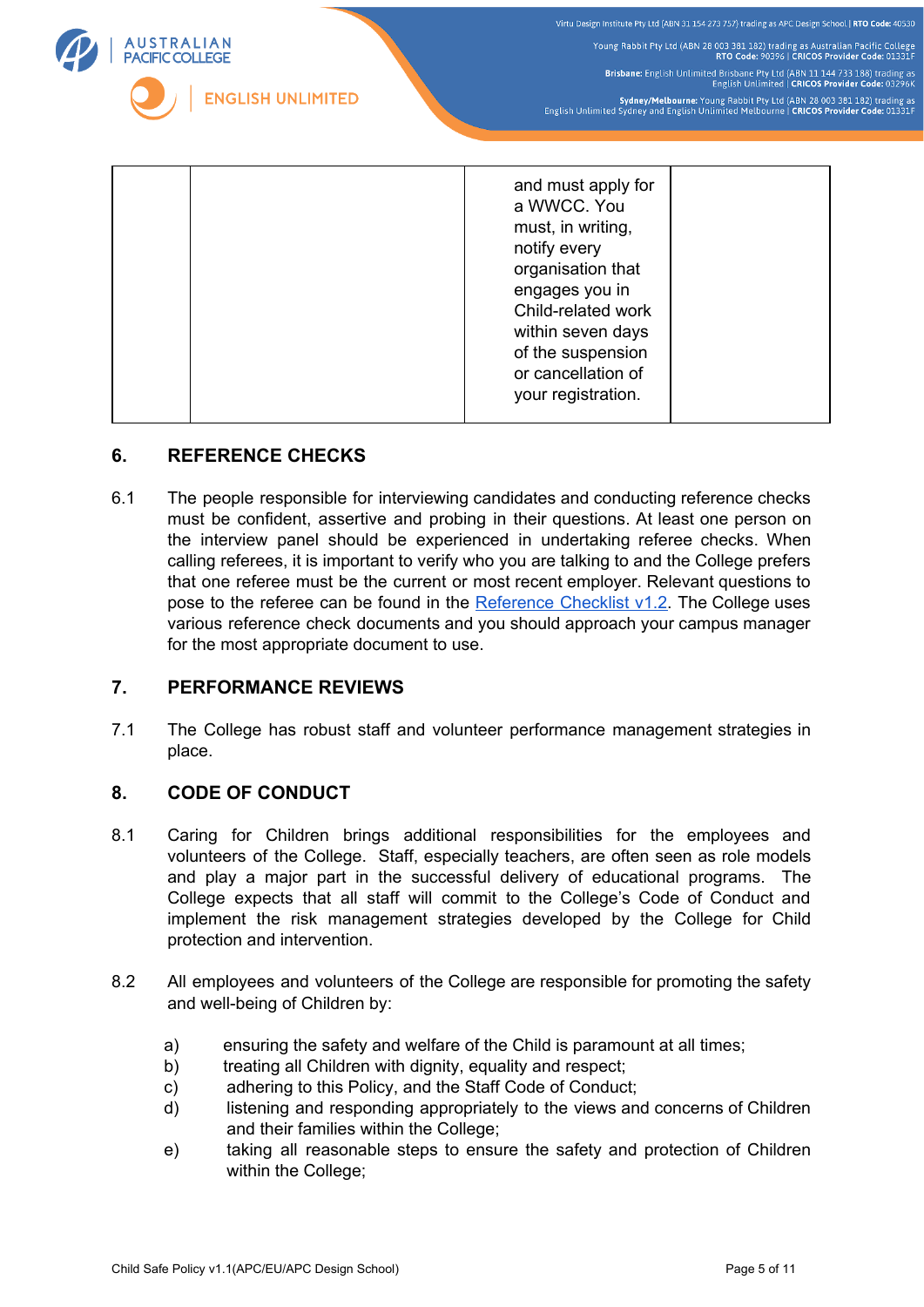

Virtu Design Institute Pty Ltd (ABN 31 154 273 757) trading as APC Design School | RTO Code: 40530 Young Rabbit Pty Ltd (ABN 28 003 381 182) trading as Australian Pacific College<br>RTO Code: 90396 | CRICOS Provider Code: 01331F Brisbane: English Unlimited Brisbane Pty Ltd (ABN 11 144 733 188) trading as<br>English Unlimited | CRICOS Provider Code: 03296K Sydney/Melbourne: Young Rabbit Pty Ltd (ABN 28 003 381 182) trading as<br>English Unlimited Sydney and English Unlimited Melbourne | CRICOS Provider Code: 01331F

- f) ensuring Children and families understand their rights and what they can expect when participating in a service, activity or program offered by the College;
- g) guiding the Children and their families to a teacher or the Campus Director/Manager or the College's complaints procedures (whichever is appropriate) in times of trouble;
- h) responding quickly, fairly and transparently to any serious complaints made by a Child or their parent/guardian and directing the Children and their families to the Campus Director/Manager or the complaints procedures (whichever is appropriate) in times of trouble;
- i) notifying the College's Child Protection Officer and/or the appropriate Child protection body as soon as practicable if they have a reasonable suspicion that a Child has been or is being abused or neglected.
- 8.3 Employees/volunteers will not:
	- a) take part in any unnecessary physical contact with a Child;
	- b) discriminate against any Child because of age, gender, cultural background, religion, vulnerability or sexuality; and/or
	- c) develop any 'special' relationships with Children outside of the professional relationship.

## **9. RESPONDING AND REPORTING SUSPECTED CHILD ABUSE**

- 9.1 The College will not tolerate incidents of Child abuse.
- 9.2 The College's Child Protection Intervention Policy and Procedures outlines the processes for reporting and acting on disclosures or concerns about Child abuse for the principals, employees and volunteers of the College.
- 9.3 The College encourages and respects the views of Children who participate in their programs. It listens to and acts upon any concerns Children, their parents or their families/guardians raises with it. Children, their parents/guardians and students are informed of their rights and what they can do and who they should speak to, if they (or their Children) feel unsafe. The College ensures that Children, their families/guardians and students know how to access the complaints procedures available to them and who they should speak to in times of trouble.
- 9.4 The Children, their families/guardians and students are informed at orientation that in times of trouble they should speak to the Student Official Point of Contact (Emergency number available 24 hours), (Campus Managers).

## **10. LEGISLATIVE RESPONSIBILITIES**

- 10.1 The College takes its legal responsibilities seriously with respect to Child safety, including (but not limited to):
	- a) **Mandatory Reporters:** Any employees of the College who are Mandatory Reporters must report to the relevant state authority if they believe that a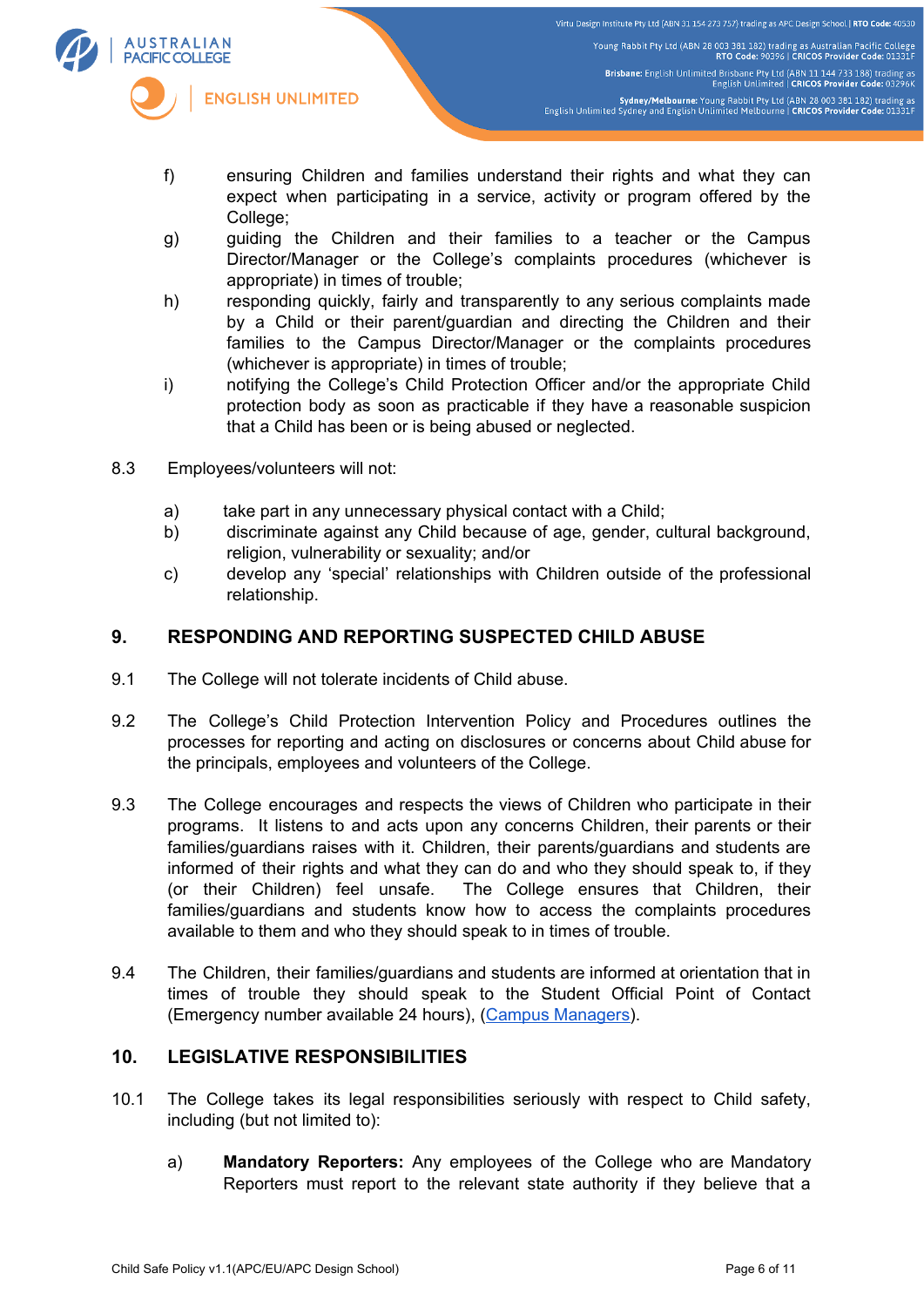

Child is in need of protection from physical injury or sexual abuse.

- NSW Department of Family and Community Services phone 13 21 11
- VIC Department of Human Services phone 1300 664 977
- QLD Department of Communities Child Safety and DIsability Services - phone (07) 3224 8045

b) **Failure to Disclose:** Reporting Child sexual abuse is a community-wide responsibility. The College expects all employees to be vigilant in reporting Child sexual abuse. However, in Victoria all adults who have a reasonable belief that an adult has committed a sexual offence against a **child (under 16 years of age)** have a legal obligation to report that information to the Police. A person will not commit this offence if they have a reasonable excuse for not disclosing the information, including a fear for their safety or where the information has already been disclosed.

c) **Failure to Protect:** The College expects all employees will attempt to protect any Child from the substantial risk of sexual abuse. However, in Victoria, people of authority in the College (including employees) will commit an offence if they know of a substantial risk of **child (under 16 years of age)** sexual abuse and have the power or responsibility to reduce or remove the risk, but negligently fail to do so.

## **11. IDENTIFYING AND REDUCING OR REMOVING RISKS OF CHILD ABUSE**

#### **RISK MANAGEMENT PLAN**

The following risk management plan is to be monitored and reviewed at the same time as this Policy by the Child Protection Officers or Campus Manager/Director in each State.

| <b>Risk Event or</b><br><b>Environment</b>       | Likelihood and<br><b>Consequence</b> | <b>Current</b><br><b>Risk</b><br>Rating | <b>Existing Strategy</b><br>or control                                                               | New strategy or<br>treatment<br>needed                                                                                                                                                                        | Who is<br>responsible<br>and when<br>should it be<br>completed? |
|--------------------------------------------------|--------------------------------------|-----------------------------------------|------------------------------------------------------------------------------------------------------|---------------------------------------------------------------------------------------------------------------------------------------------------------------------------------------------------------------|-----------------------------------------------------------------|
| No leadership<br>with respect to<br>Child safety | Unlikely/<br>Severe                  | Low                                     | Child Safe<br>Policy<br>Child<br>$\bullet$<br>Protection<br>Intervention<br>Policy and<br>Procedures | Regular<br>$\bullet$<br>statements by<br>leaders<br>regarding the<br>importance of<br>Child safety.<br>Annual<br>$\bullet$<br>training of<br>company<br>leaders<br>Ensuring the<br>$\bullet$<br>review of the | Campus<br>Manager and<br>Campus<br><b>Director</b>              |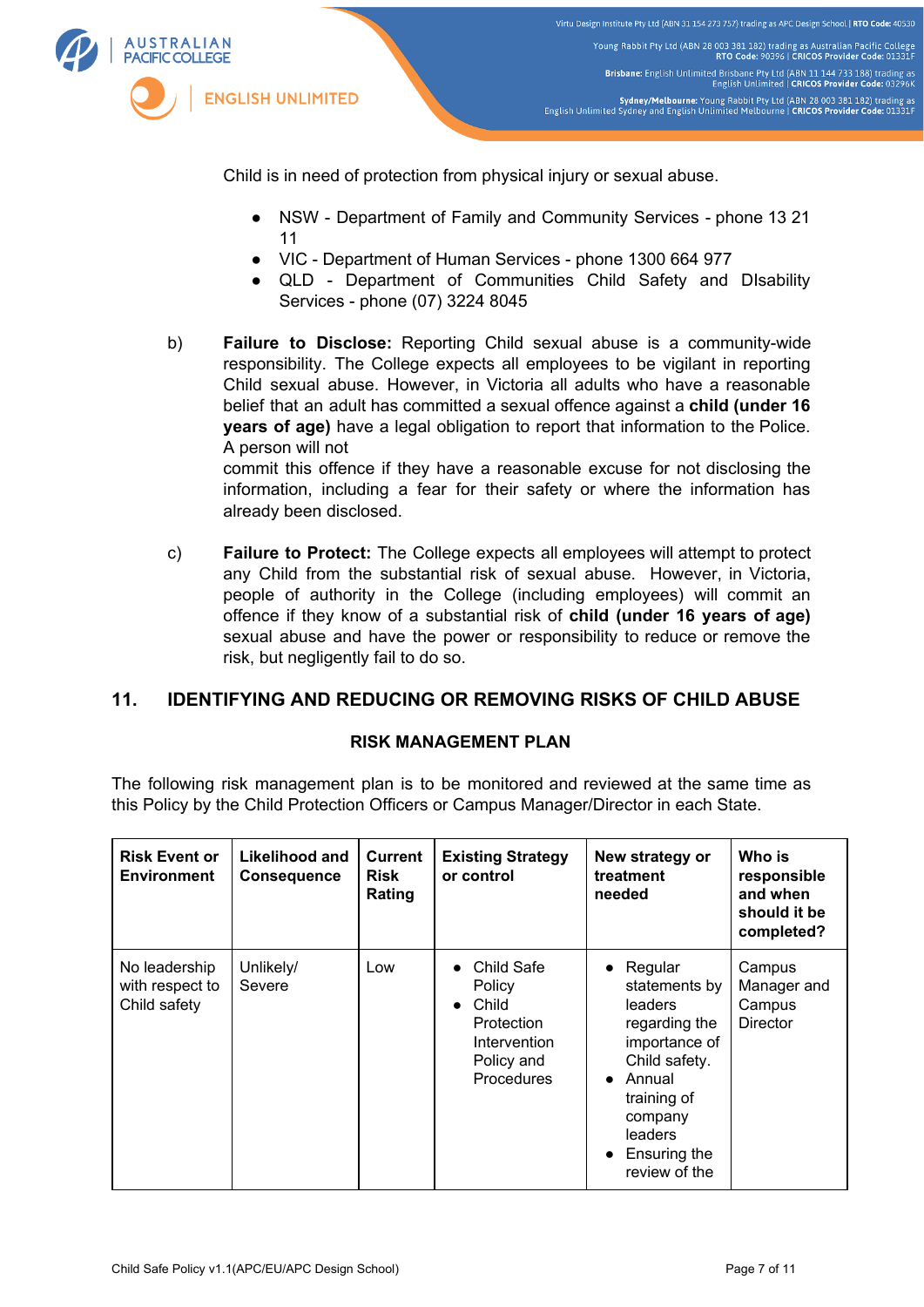

Young Rabbit Pty Ltd (ABN 28 003 381 182) trading as Australian Pacific College<br>RTO Code: 90396 | CRICOS Provider Code: 91331F

Brisbane: English Unlimited Brisbane Pty Ltd (ABN 11 144 733 188) trading as<br>English Unlimited | CRICOS Provider Code: 03296K

Sydney/Melbourne: Young Rabbit Pty Ltd (ABN 28 003 381 182) trading as<br>English Unlimited Sydney and English Unlimited Melbourne | CRICOS Provider Code: 01331F

|                                                                                  |                     |        |                                                                                                                                                                                                                            | Child Safe<br>Policy and<br>related<br>policies.                                                                                                                                                                                                              |                                                 |
|----------------------------------------------------------------------------------|---------------------|--------|----------------------------------------------------------------------------------------------------------------------------------------------------------------------------------------------------------------------------|---------------------------------------------------------------------------------------------------------------------------------------------------------------------------------------------------------------------------------------------------------------|-------------------------------------------------|
| Inappropriate<br>behaviour not<br>reported or<br>addressed                       | Unlikely/<br>Severe | High   | Child Safe<br>$\bullet$<br>Policy<br>Child<br>$\bullet$<br>Protection<br>Intervention<br>Policy and<br>Procedures<br>Critical<br>Incident<br>Management<br>Procedures<br>Complaint<br>Procedures<br>Orientation<br>Program | Training for<br>staff<br>Appointment<br>of a Child<br>Protection<br>Officer on<br>each campus<br>Ensure<br>Orientation<br>Program for<br>Staff and for<br><b>Study Tours</b><br>and Junior<br>Program<br>outline the<br>College's<br>reporting<br>procedures. | Campus<br>Manager                               |
| Failure of<br>students to<br>understand<br>what is<br>inappropriate<br>behaviour | Unlikely/<br>Severe | Medium | Child Safe<br>$\bullet$<br>Policy<br>Child<br>$\bullet$<br>Protection<br>Intervention<br>Policy and<br>Procedures<br>Orientation<br>procedures                                                                             | regular<br>$\bullet$<br>reminders to<br>students that<br>the College is<br>a Child Safe<br>Environment<br>and what it<br>means to be<br>part of a Child<br>Safe<br>Environment.                                                                               | Assistant<br>Academic<br>Manager                |
| Unquestioning<br>trust of long<br>term<br>employees<br>and/or<br>volunteers      | Possible/<br>Severe | High   | Child Safe<br>Policy<br>Child<br>Protection<br>Intervention<br>Policy and<br>Procedures<br>Accommodatio<br>n and Welfare<br>Policy for<br>Under 18 year<br>old Students                                                    | Training for<br>staff<br>Robust<br>performance<br>reviews that<br>consider<br>Child safe<br>issues                                                                                                                                                            | Campus<br>Manager/<br><b>Director</b>           |
| Recruitment of<br>an<br>inappropriate<br>person                                  | Unlikely/<br>Severe | Medium | Child Safe<br>$\bullet$<br>Policy<br>Child<br>$\bullet$<br>Protection<br>Intervention                                                                                                                                      | Review of<br>$\bullet$<br>pre-employm<br>ent reference<br>check to<br>include Child                                                                                                                                                                           | Campus<br>Manager/<br>Enterprise<br>Unit Leader |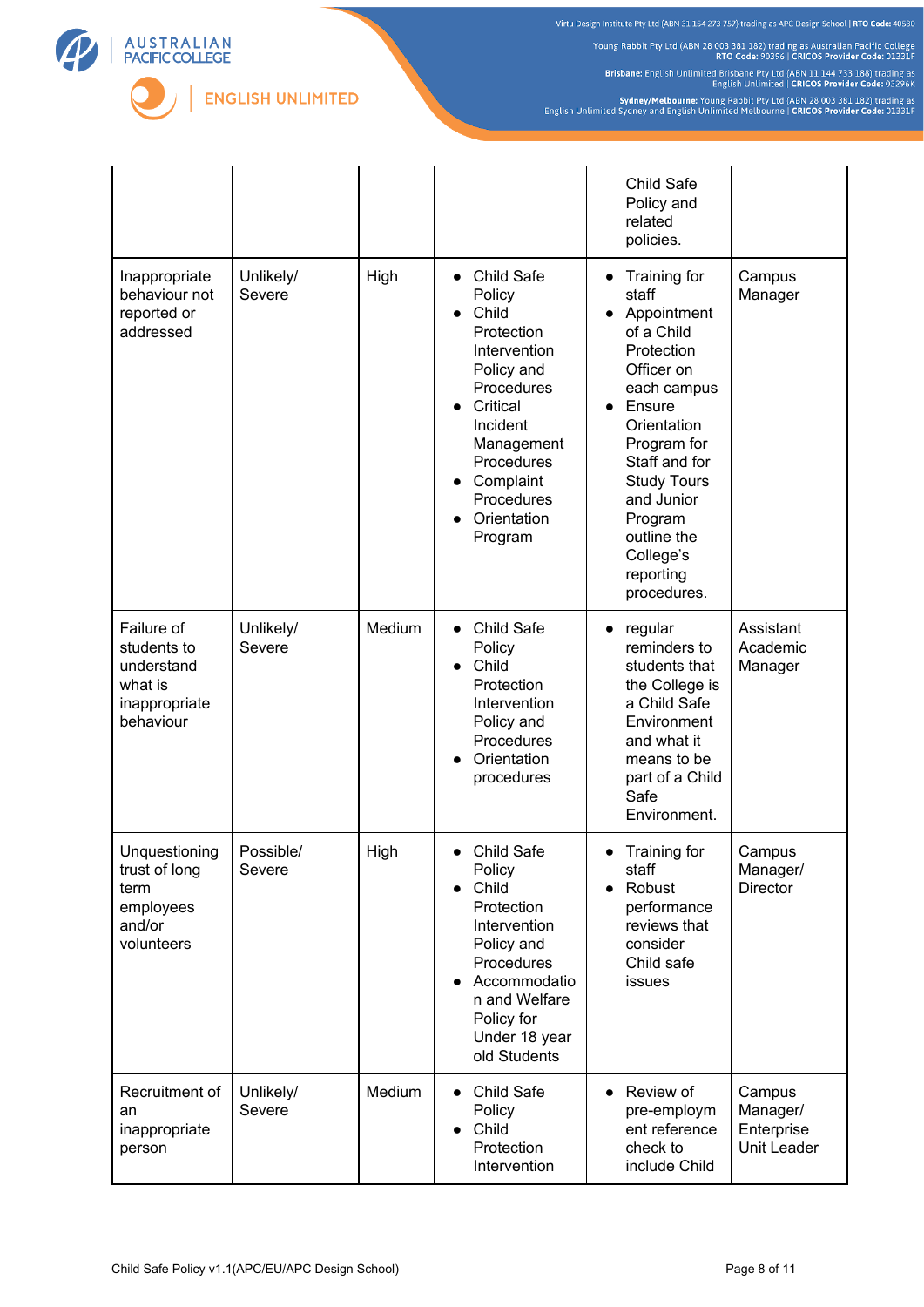Young Rabbit Pty Ltd (ABN 28 003 381 182) trading as Australian Pacific College<br>RTO Code: 90396 | CRICOS Provider Code: 91331F

Brisbane: English Unlimited Brisbane Pty Ltd (ABN 11 144 733 188) trading as<br>English Unlimited | CRICOS Provider Code: 03296K

Sydney/Melbourne: Young Rabbit Pty Ltd (ABN 28 003 381 182) trading as<br>English Unlimited Sydney and English Unlimited Melbourne | CRICOS Provider Code: 01331F

|                                                                     |                       |        | Policy and<br>Procedures<br>Recruitment<br>$\bullet$<br>and Induction<br>of Academic<br><b>Staff</b><br>Recruitment<br>$\bullet$<br>and Selection<br>of General<br><b>Staff Policy</b><br>Reference<br>$\bullet$<br>Checklist | safety<br>questions                                                                                                                                                                                                                                                                                                                   |                                  |
|---------------------------------------------------------------------|-----------------------|--------|-------------------------------------------------------------------------------------------------------------------------------------------------------------------------------------------------------------------------------|---------------------------------------------------------------------------------------------------------------------------------------------------------------------------------------------------------------------------------------------------------------------------------------------------------------------------------------|----------------------------------|
| Engagement<br>with Children<br>online                               | Possible/<br>Moderate | Medium | Child Safe<br>$\bullet$<br>Policy<br>Child<br>$\bullet$<br>Protection<br>Intervention<br>Policy and<br>Procedures                                                                                                             | train students<br>and staff to<br>detect<br>inappropriate<br>behaviour<br>ensure<br>appropriate<br>settings on all<br>student and<br>staff<br>technology                                                                                                                                                                              | Assistant<br>Academic<br>Manager |
| Unknown<br>people and<br>environments<br>at excursions<br>and camps | Possible/<br>Moderate | Medium | Child Safe<br>$\bullet$<br>Policy<br>Child<br>$\bullet$<br>Protection<br>Intervention<br>Policy and<br>Procedures                                                                                                             | review of the<br>study tours<br>and junior<br>programs and<br>how best to<br>implement<br>them with a<br>Child safe<br>focus<br>trained Child<br>safe staff<br>members in<br>attendance<br>risk<br>$\bullet$<br>assessments<br>(and review<br>of them)<br>site visits<br>before<br>excursions to<br>identify and<br>minimise<br>risks | Assistant<br>Academic<br>Manager |
| Ad-hoc<br>contractors on<br>the premises                            | Possible/<br>Unlikely | Medium |                                                                                                                                                                                                                               | Information<br>and<br>awareness<br>for visitors<br>that come                                                                                                                                                                                                                                                                          | Campus<br>Manager/Dire<br>ctor   |

A U S T R A L I A N<br>PACIFIC COLLEGE

ENGLISH UNLIMITED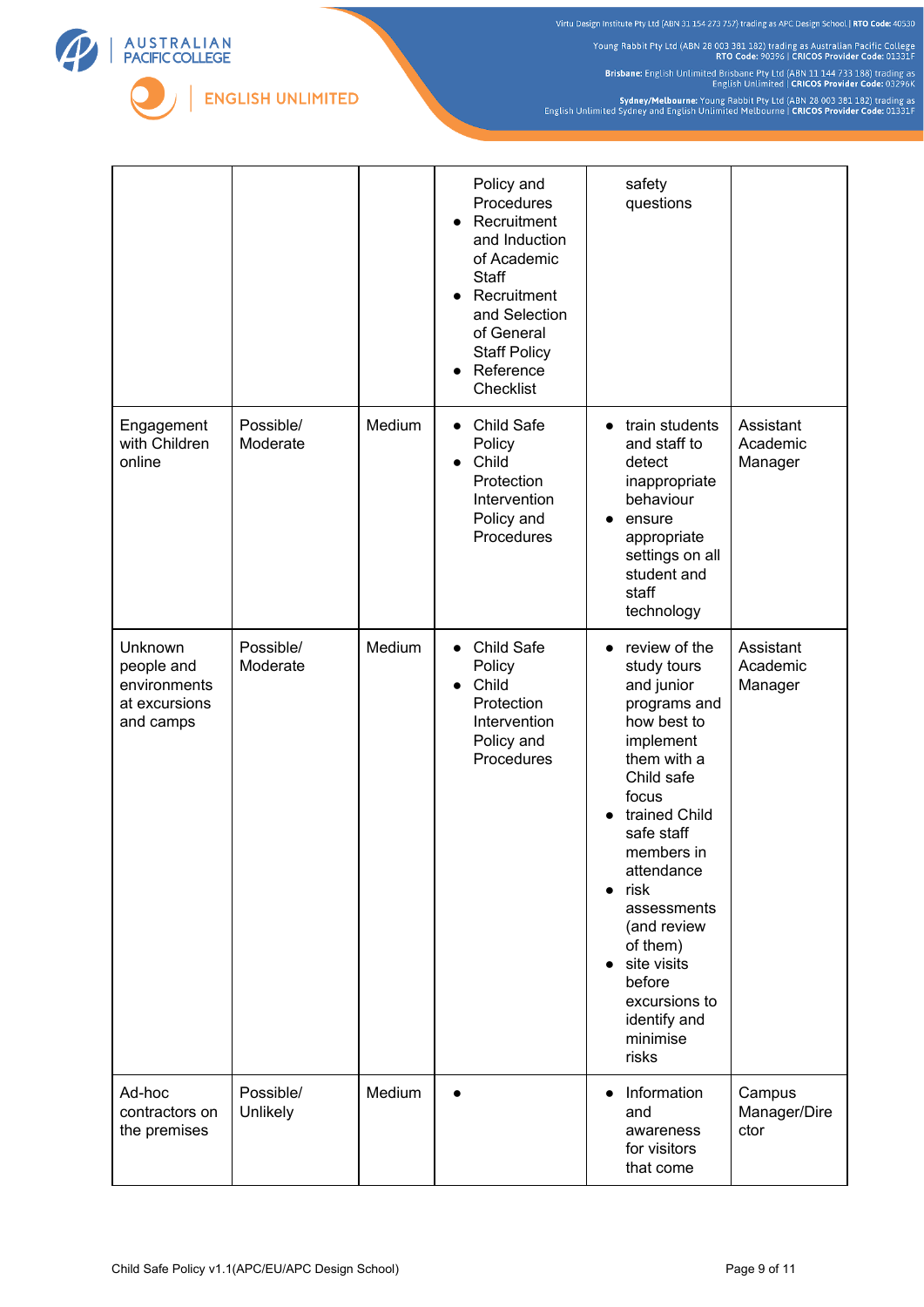

Young Rabbit Pty Ltd (ABN 28 003 381 182) trading as Australian Pacific College<br>RTO Code: 90396 | CRICOS Provider Code: 91331F

Brisbane: English Unlimited Brisbane Pty Ltd (ABN 11 144 733 188) trading as<br>English Unlimited | CRICOS Provider Code: 03296K

Sydney/Melbourne: Young Rabbit Pty Ltd (ABN 28 003 381 182) trading as<br>English Unlimited Sydney and English Unlimited Melbourne | CRICOS Provider Code: 01331F

|                               |                       |               |                                                                                                                                                            | onto the<br>premises<br>monitoring of<br>$\bullet$<br>those people                                                                                                              |                                  |
|-------------------------------|-----------------------|---------------|------------------------------------------------------------------------------------------------------------------------------------------------------------|---------------------------------------------------------------------------------------------------------------------------------------------------------------------------------|----------------------------------|
| Adult students<br>on premises | Possible/<br>Unlikely | <b>Medium</b> | Child Safe<br>$\bullet$<br>Policy<br>Child<br>$\bullet$<br>Protection<br>Intervention<br>Policy and<br>Procedures<br>orientation<br>$\bullet$<br>procedure | regular<br>$\bullet$<br>reminders to<br>students that<br>the College is<br>a Child Safe<br>Environment<br>and what it<br>means to be<br>part of a Child<br>Safe<br>Environment. | Assistant<br>Academic<br>Manager |

## **12. POLICY REVIEW**

- 12.1 This policy will be reviewed every three years or following significant incidents (if they occur) or in accordance with legislative changes. Students, their families and importantly local Aboriginal communities, culturally and linguistically diverse communities and people with a disability (if they apply) and their reasonable views will be considered in these reviews.
- 12.2 The Risk Management Plan for Identifying and reducing or removing risks of child abuse (see clause 11 above) will be reviewed at the same time as the Policy.

## **RELEVANT LEGISLATION**

This document references the following legislation, regulations, codes and standards:

| <b>Relevant Legislation/codes/standards</b> |                                                                                                                                                                                    |  |  |  |
|---------------------------------------------|------------------------------------------------------------------------------------------------------------------------------------------------------------------------------------|--|--|--|
| <b>Commonwealth</b>                         | National Code of Practice for Providers of Education and Training to<br>Overseas Students 2018                                                                                     |  |  |  |
| <b>New South Wales</b>                      | Children and Young Persons (Care and Protection) Act 1998 (NSW)<br>Child Protection (Working with Children) Act 2012 (NSW)                                                         |  |  |  |
| Queensland                                  | Child Protection Act 1999 (Qld)<br>Working with Children (Risk Management and Screening) Act 2000<br>(QId)                                                                         |  |  |  |
| <b>Victoria</b>                             | Child Safe Standards, Education and Training Reform Act 2006 (VIC)<br>Children, Youth and Families Act 2005 (VIC)<br>Working with Children Act 2005 (VIC)<br>Crimes Act 1958 (VIC) |  |  |  |